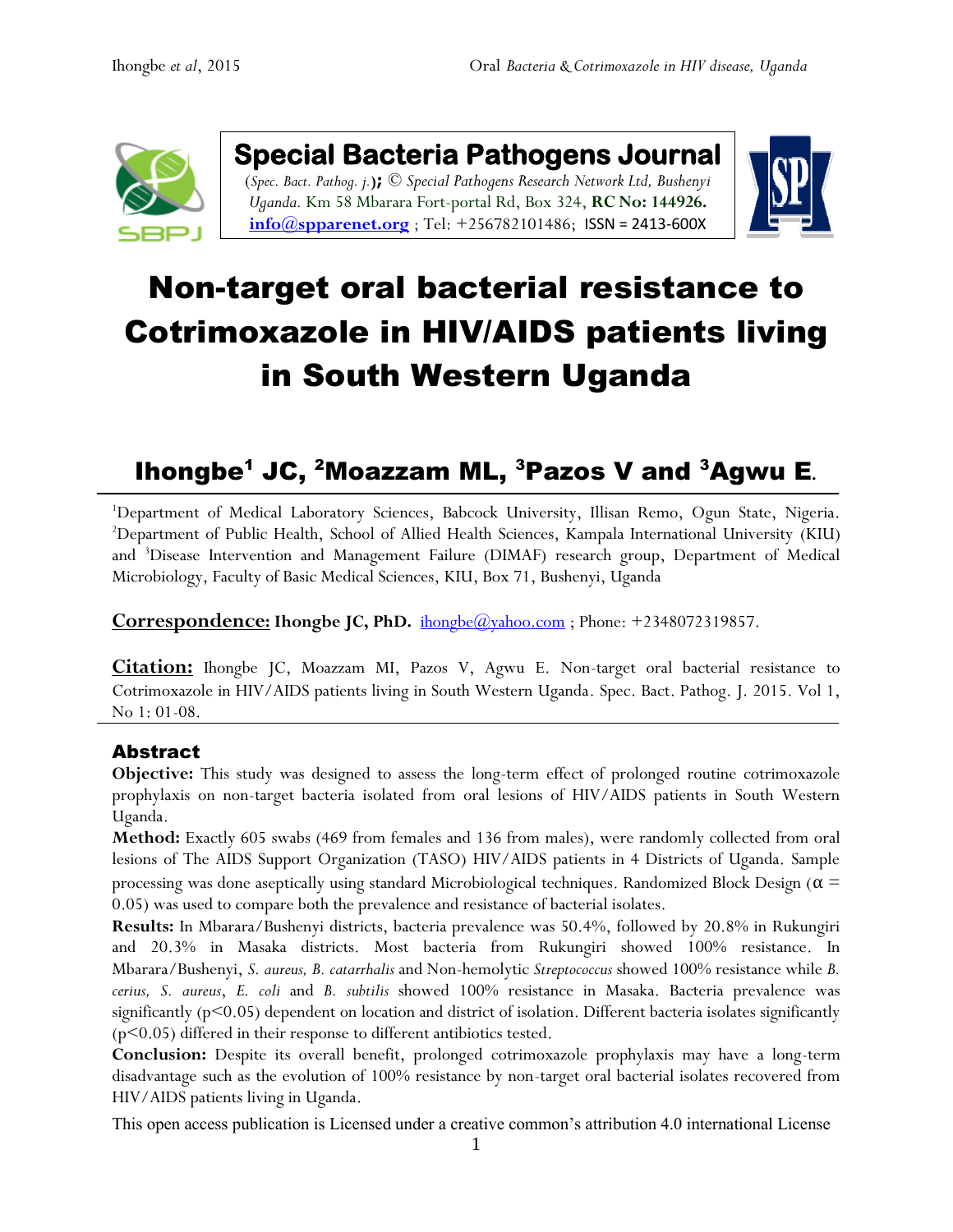**Keywords:** Cotrimoxazole resistance, Non-target oral bacteria, HIV/AIDS patients

#### Introduction

Opportunistic infections are a threat to lives and bacterial infections are well established major cause of morbidity and mortality among patients with HIV living in Africa (1-4). Co-trimoxazole, a fixed-dose combination of sulfamethoxazole and trimethoprim is a broad-spectrum antimicrobial agent used in the treatment and prevention of several opportunistic infections including a range of aerobic gram-positive and gram-negative organisms. The drug is widely available in both syrup and solid formulations at low cost in most places, including resource-limited settings.

Although WHO/UNAIDS issued a short-term statement on the use of co-trimoxazole prophylaxis for HIV/AIDS patients in sub-Saharan Africa in 2000 (5), most countries have not implemented this intervention. The reasons for the slow implementation of co-trimoxazole prophylaxis programs include the difference in causation and burden of HIV-related infections between well-resourced and resource-limited countries, the potential for development of drug resistance, and the lack of guidelines (6). It is widely used to lower disease incidences in HIVinfected patients. One example is the lowering of diarrhea, death, malaria, and hospitalizations by 30-70% during the time of co-trimoxazole prophylaxis than before in Uganda (7).

There has been fear over the limited evidencebased report for the efficacy of co-trimoxazole prophylaxis, particularly in areas with high levels of bacterial resistance to the drug (6). There is also concern that implementing wide and prolonged use of co-trimoxazole prophylaxis could lead to the development of multiple drug bacteria resistance to commonly available and affordable antibiotics (8-10). One study from Malawi (11) showed a significant increase in resistance of pharyngeal and fecal isolates from those receiving co-trimoxazole prophylaxes.

Recent data from Uganda (7) found no significant changes in the bacterial resistance patterns of stool pathogens isolated from the family members of individuals on co-trimoxazole prophylaxis over two years. The impact of co-trimoxazole use in the evolution of drug resistance is uncertain especially in the microbial population for which the cotrimoxazole prophylaxis was not meant for (non-target). Resistant non-target resident microbial flora may pose danger to HIV/AIDS opportunistic infection management if they later take part in causing opportunistic infection in the course of HIV/AIDS disease progression. This study was therefore designed to investigate the effect of co-trimoxazole on non-target bacteria associated with oral lesions among HIV/AIDS patients in South Western Uganda.

### **Objective**

The ultimate goal of this study is to design effective intervention (for sustainable cotrimoxazole prophylaxis) with data generated from monitoring the emergence of cotrimoxazole resistance by non-target bacteria associated with oral lesions among HIV/AIDS patients.

#### Materials and Methods

TASO centers of four South Western Uganda Districts located at Masaka, Rukungiri, Mbarara, and Bushenyi were used for this investigation. Patients who qualified for inclusion were: HIV seropositive; registered with TASO adults; were on daily co-trimoxazole prophylaxis and who have been clinically diagnosed with oral lesions (12, 3). This study was ethically approved by the Uganda National Council of Science and Technology; Kampala International University Research and Ethics Committee; TASO at both local and national level and TASO patients.

A total of 605 oral swabs were aseptically and randomly obtained from lesions in the oral cavities of 469 female and 136 male TASO HIV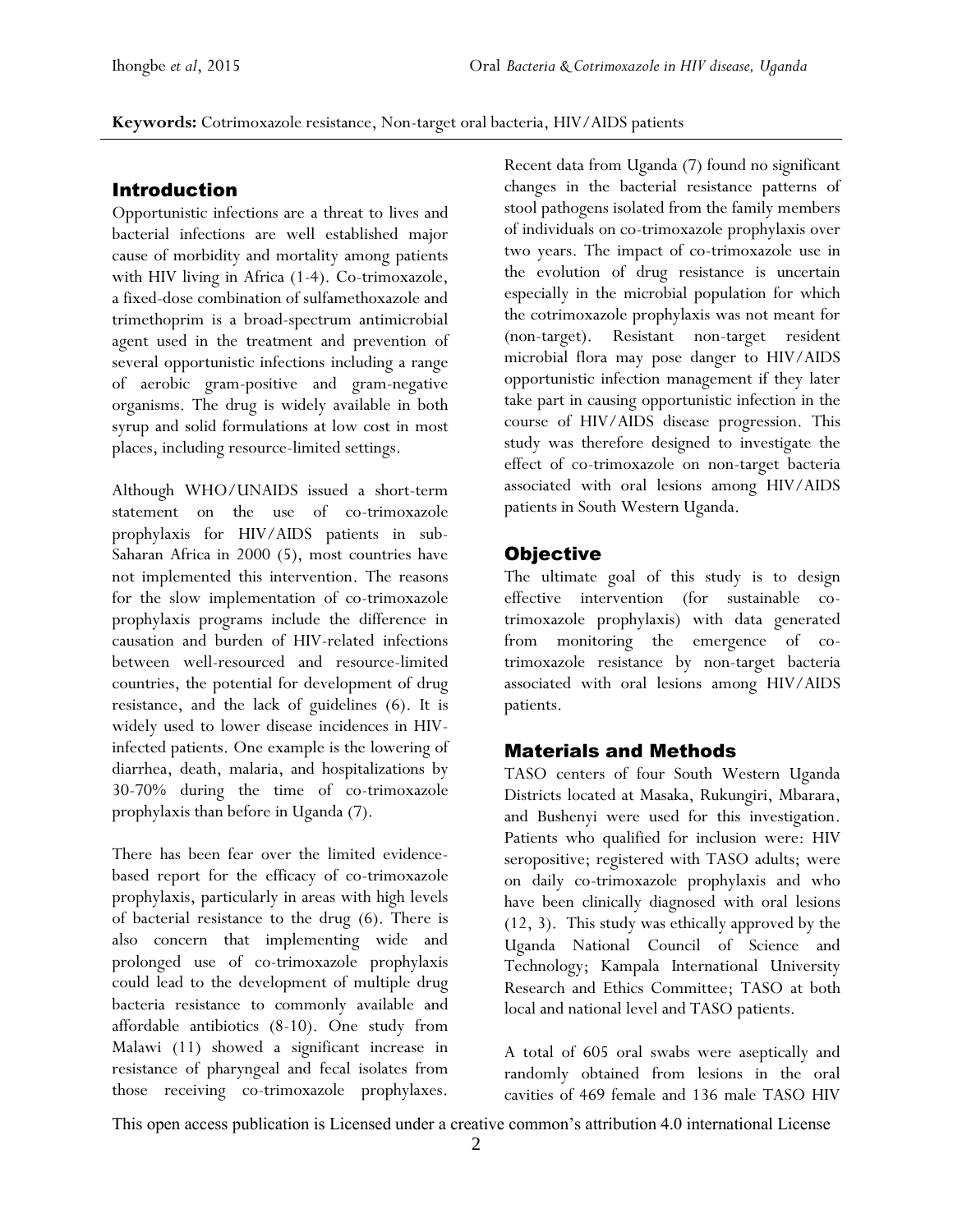infected and AIDS patients. The number sampled was guided by the upper limit required to give a 95% level of confidence at an expected prevalence of about 55% (3), using the precise prevalence formula: Sample size (n)  $= Z^2P$  (100-P)/D<sup>2</sup> (Epi-info version 3.2 database; 1995), where  $Z$  is a constant given as  $(1.96)$ , P is expected prevalence (55%), and D is an acceptable error (5%). All samples were transported under the ice in a vaccine carrier to the Disease Intervention and Management Failure (DIMAF) research group, Department of Medical Microbiology, Kampala International University, Western Campus, Uganda, for analysis. All media were prepared under aseptic conditions and media performance control criteria reported by Cheesbrough, (13), were adopted. A standard protocol contained in our earlier report (14) was adopted in preparing blood and chocolate media for isolation and identification of oral *Streptococcus* sp. Thioglycolate agar was also inoculated and incubated anaerobically for the isolation of suspect anaerobic bacteria.

After 18-48 hours of incubation, suspect bacteria species of clinical significance were picked for further identification using standard Microbiological and biochemical methods (15, 16). Standard suspensions (0.5 McFarland) of identified bacterial colonies were inoculated onto plates of Mueller Hinton agar. Antibacterial susceptibility testing was done in line with the modified Clinical Laboratory Standards Institute guidelines for conducting Kirby-Bauer disk diffusion susceptibility testing of antibiotics (17). The modified criterion for antibiotic type selection and corresponding disc content for use in testing susceptibility of bacterial agents of mucosal infections which we reported earlier (18) and previously recommended by CLSI, (19) was adopted in this investigation.

After incubation at  $35^{\circ}$ C for 18-24 hours, zone sizes were measured and interpreted using CLSI standards (20, 19). We determined the level of significance of data generated with Randomized Block Design (RBD), given as (Total Sum of Squares  $_{(SST)}$  = Sum of Squares due to Different effects  $_{(SSD)}$  + Error Sum of Squares  $_{(SSE)}$ ), (21) for one observation per cell,  $(\alpha=0.05)$ .

#### Results

The identified oral lesions included: Acute Necrotizing Ulcerative Gingivitis (ANUG), Linear Gingival Erythemathous Banding (LGEB), Kaposi Sarcoma (KS), and Angular Cheilitis (AC). The results in (Table I), depict inter- (Between) and intra- (Within) district prevalence of bacterial isolates from 605 oral swabs collected from different HIV patients. Bacterial isolates were most prevalent in samples collected from Masaka, (83.2%) and Rukungiri, (82.9%), compared to the 68.2% prevalence recorded in Mbarara and Bushenyi Districts combined. The overall regional prevalence result (Table I) reveals *Streptococcus mutans* with the prevalence of 28.9% as the most prevalent bacterium, followed by 10.2 % *Staphylococcus aureus*, 6.1% *Branhamella catarrhalis,* and 5.6% *Escherichia coli* among others.

Comparing the bacteria prevalence from each district surveyed with those from other districts (Table I), *Streptococcus mutans* with a prevalence of 31.5% from Mbarara/Bushneyi Districts were the most predominant bacteria. This was followed by a 16.4% prevalence of *Proteus mirabilis* from Rukungiri District, 11.8% Nonhemolytic *Streptococcus* species from Mbarara/Bushenyi Districts, 11.3% *Staphylococcus aureus* from Rukungiri Districts, and 9.5% *Branhamella catarrhalis* from Masaka District. Out of 142 samples from Masaka District, 45(31.7%) *S. mutans* was the most prevalent bacteria followed by 16(11.3%) *Staphylococcus aureus,* 14(9.9%) *Branhamella catarrhalis,* 12(8.5%) *Klebsiella pneumonia,* and 10(7.0%) *Escherichia coli.* Non-hemolytic *Streptococcus* was not seen in samples from Masaka. While *S. mutans* was most prevalent 34 (22.4%), there were no diphtheroids and *S. pyogenes* from Rukungiri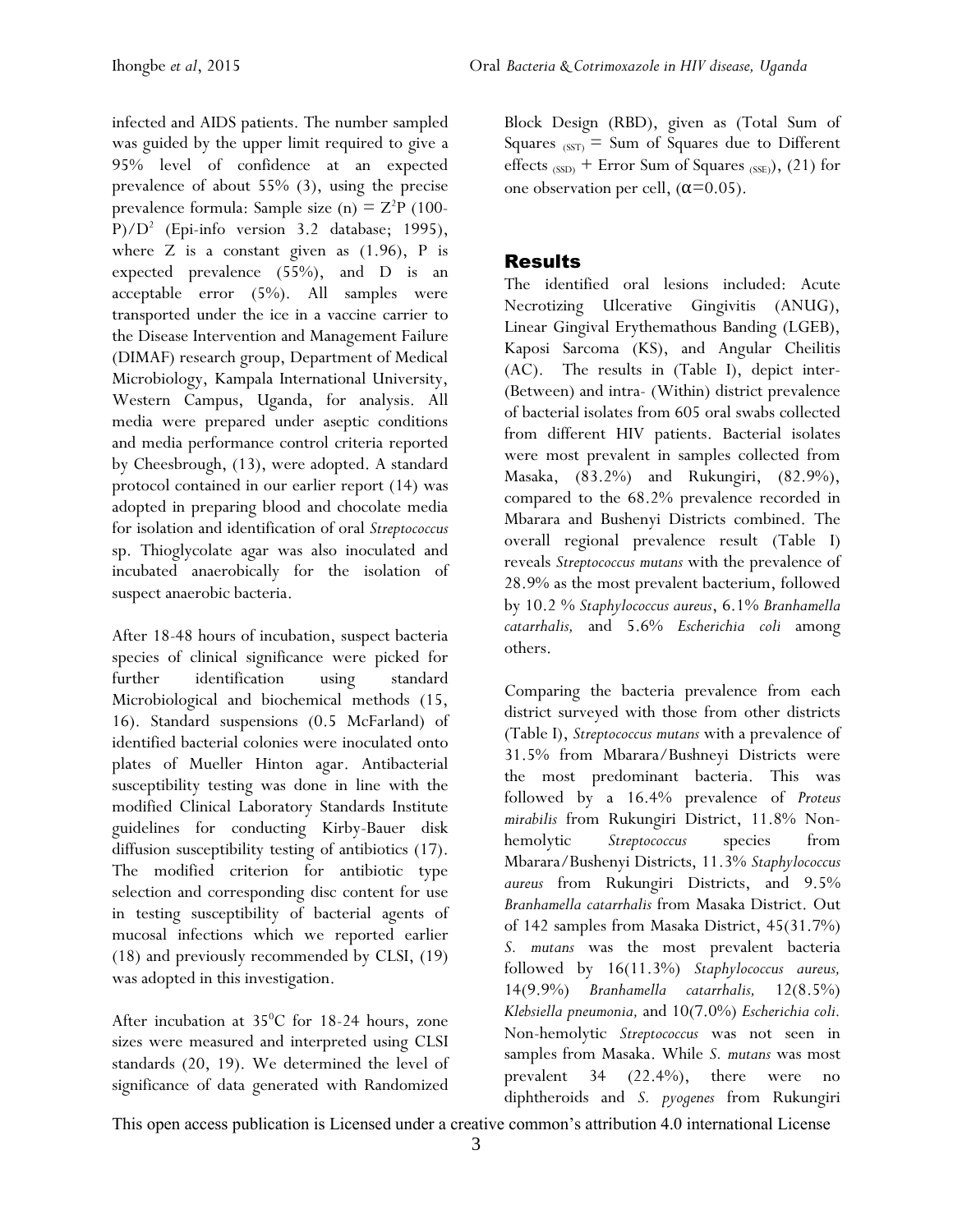District (Table I). Whereas *Streptococcus mutans* was most prevalent 96 (31.0%), there were no *Pseudomonas aeruginosa, Proteus mirabilis, Bacillus subtilis, and Bacillus cereus* seen in samples from the Mbarara district (Table I).

From (Table I), the resistance profile of cotrimoxazole by oral bacteria shows that *S. aureus,* Non-hemolytic *Streptococcus*, *B. subtilis,* and *B. cereus* were resistant (100.0%) to co-trimoxazole in all the four districts surveyed. In Masaka districts, in addition to *S. aureus,* Non-hemolytic *Streptococcus*, *B. subtilis,* and *B. cereus* which were 100.0% resistant, *E. coli* was the most resistant bacteria (100.0%), followed by 93.3% *S. mutans,* 75.5% *K. pneumoniae,* and 71.4% *S. pyogenes*. In Mbarara and Bushenyi Districts and in addition to *S. aureus* and other bacteria with absolute resistance, *Branhamella catarrhalis* showed 100% resistance in Mbarara and Bushenyi Districts. This was followed by 84.6% *Klebsiella pneumoniae* and 64.7 *S. pyogenes*. In Rukungiri District, apart from *Branhamella catarrhalis* with (77.8%) resistance, all the bacteria isolates were absolutely (100.0%) resistant to co-trimoxazole. Using RBD statistical tool, there were significant differences (p<0.05) when the prevalence of different bacteria strains isolated from the oral mucosa lesions was compared within districts (a) and between districts (b).

# **Discussion**

"Non-target oral bacteria" is a term used in this manuscript to denote the fact that the cotrimoxazole prophylaxis given to all HIV/AIDS patients was usually not meant for the oral bacteria tested. HIV/AIDS is one of the fastestgrowing threats to human development and the epidemic is more severe in Sub-Saharan Africa and Asia with about 40–50% of patients' having oral infections early in the course of the disease (22). Our observation of Acute Necrotizing Ulcerative Gingivitis (ANUG), Kaposi Sarcoma (KS), Linear Gingival Erythemathous Banding (LGEB), and Angular Cheilitis (AC) among the studied population is in line with earlier reports (22, 3). The pattern of the bacterial population (Table 1) we recovered from the identified oral lesions was significantly  $(p<0.05)$  dependent on factors such as the changes in the oral microbiota which may contribute to the oral complications associated with HIV disease; the host and/or environmental factors which may facilitate infection of oral epithelial cells with oral opportunistic pathogens and oral complications associated with the prolonged use of Highly Active Anti-Retroviral Therapy in HIV patients. Members of the genus *Bacillus* can be isolated from many environments due to the longevity of the spores. The regulation of sporulation in *Bacillus* species is controlled in part by σ-factors, transcriptional activators, repressors, and the entry into sporulation is controlled by signals related to starvation, cell density, and cell cycle (23). *Bacillus* species are highly resistant to common antibiotics mainly due to spore formation. *Branhamella catarrhalis* is a β-lactamase producing Gram-negative diplo-*cocci*, uniformly resistant to vancomycin and clindamycin but susceptible to rifampin and erythromycin (24). *B catarrhalis* is a frequent cause of Lower Respiratory Tract (LRT) infections, sinusitis, otitis media, bacteremia, meningitis, keratitis, endocarditis, and suppurative arthritis. Diphtheria toxin is the fundamental had reported *C. diphtheria* as resistant to trimethoprim. Maple *et al.,* (26) had reported *C. diphtheria* as resistant to trimethoprim. Reduction of the global burden of oral disease may be dependent on effective prevention of oral manifestations of HIV/AIDS through: identification of HIV clinical diagnostic surrogates; research to improve treatment and prevention and mass education/dissemination of information on early detection of HIV up to the community level (22).

The overall impression from this study (Table 1) is that prolonged routine use of co-trimoxazole prophylaxis as broad-spectrum antibiotics against systemic opportunistic infection among the studied HIV/AIDS patients may have contributed to the development of 100% resistance by most non-target oral bacterial isolates (8-10, 6). The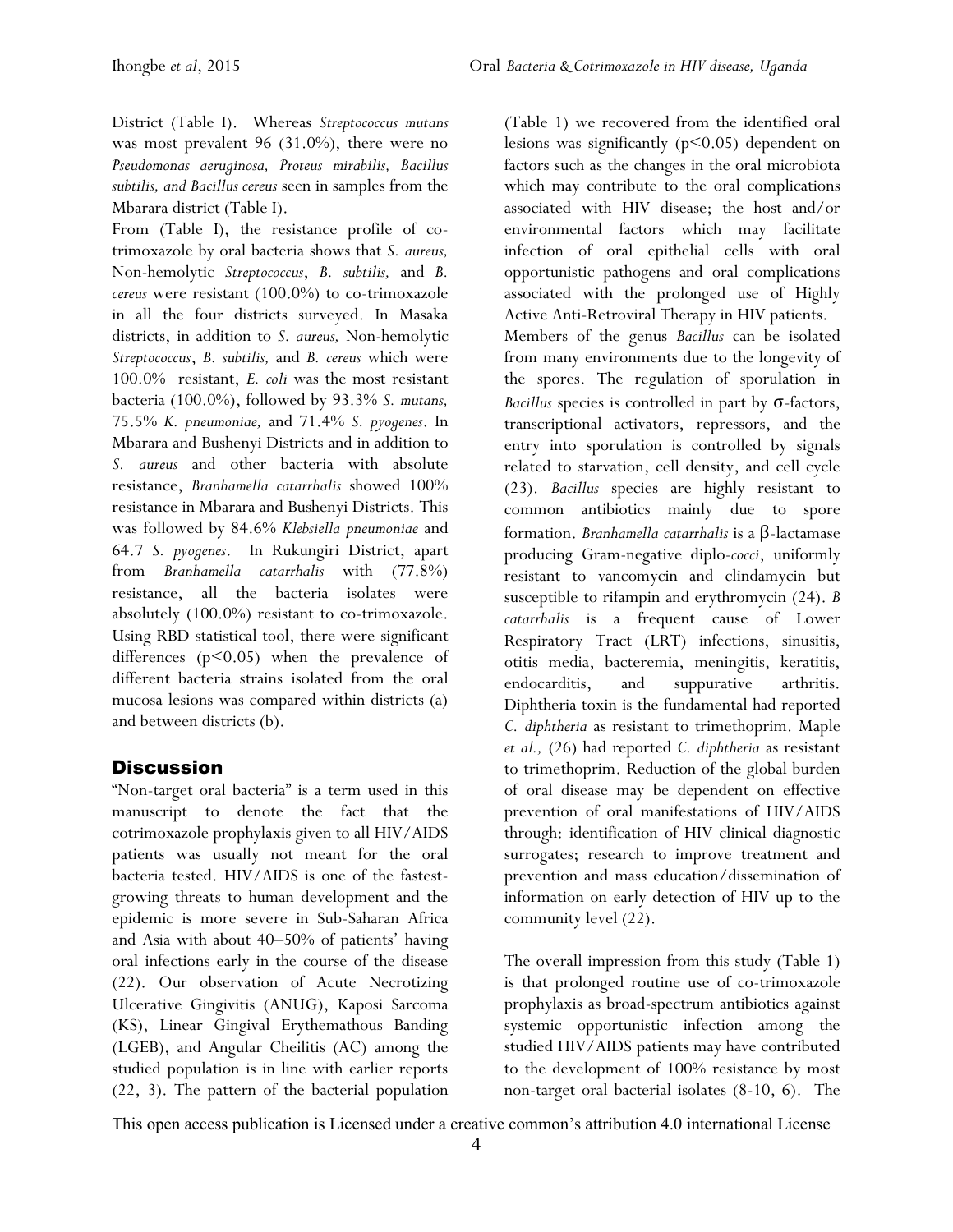observation of 100% co-trimoxazole resistance by *E. coli* in the Masaka district (Table 1) is higher than the 56.4% resistance we reported in Ekpoma Nigeria (18). This observed resistance of non-target oral *E. coli* may be similar to the pathovars of neurovirulent *E. coli*

with transferable resistance to one or multiple drugs richly present in human gastrointestinal tracts (27). Observed 100% resistance of most non-target oral bacteria (Table 1) may be due to trans-kingdom conjugation, cytoreduction, or recipient species picking up plasmid molecules released by the donor strains through cell lyses (28-30). The observed high non-target oral bacterial resistance to co-trimoxazole is contrary to the previous Uganda report of no significant changes in the stool bacterial resistance patterns of individuals on co-trimoxazole prophylaxis but is similar to a reported significant increase in resistance of pharyngeal and fecal isolates from those receiving co-trimoxazole prophylaxes in Malawi (11, 7).

The daily routine prophylactic administration of co-trimoxazole among the studied HIV/AIDS population may have impacted heavily in the development of the observed resistance and may also discourage the implementation of wide and prolonged use of co-trimoxazole prophylaxis which could likely lead to the development of resistance by our non-target oral bacterial isolates (8-10). This may be pointing to the emergence of uniform poly-microbial resistance to cotrimoxazole.

In the light of the observed resistance by nontarget oral bacteria of HIV/AIDS patients and because data on constant CD4 cell count monitoring and randomized clinical trials needed to stop co-trimoxazole prophylaxis are not available in Uganda, stopping cotrimoxazole prophylaxis in the studied population may be discouraged until such data are available. The discontinuation of co-trimoxazole prophylaxis in HIV-infected individuals has also been considered in the context of drug toxicity, pregnancy, and immune restoration promoted by anti-retroviral therapy response (6). In these situations,

discontinuation should be based on clinical judgment, considering the clinical, laboratory, adherence profile, and occurrence of severe adverse reactions (6).

Clinical evidence of immune reconstitution and clinical staging of HIV/AIDS patients alone may not be enough to recommend stopping cotrimoxazole prophylaxis in this circumstance of high non-target bacterial resistance. One possible alternative could lie in the usefulness of Ascorbic acid and Vitamin E, as a routine antioxidant regimen that protects the cells from oxygen free radicals and reactive oxygen intermediates, in people living with HIV (31). Again, this suggestion of ascorbic acid and vitamin E supplement tallies with current TASO practices of giving food supplements to its patients, to reduce malnutrition.

The present study may have shown that nontarget microbial populations can develop resistance to antibiotics not intended for their elimination. Non-target oral bacteria developed resistance to cotrimoxazole in people living with HIV and undergoing co-trimoxazole prophylaxis. If this non-target resident flora becomes part of microbial agents of opportunistic infection in the studied population, treatment may become difficult. This study may be the first evidencebased report of high oral non-target bacterial resistance to co-trimoxazole in Uganda. More surveillance on co-trimoxazole resistance to other non-target microbial populations at other body sites is recommended to determine the relevance of continuing co-trimoxazole daily prophylaxis in people living with HIV/AIDS.

#### **Conflict of Interest:** None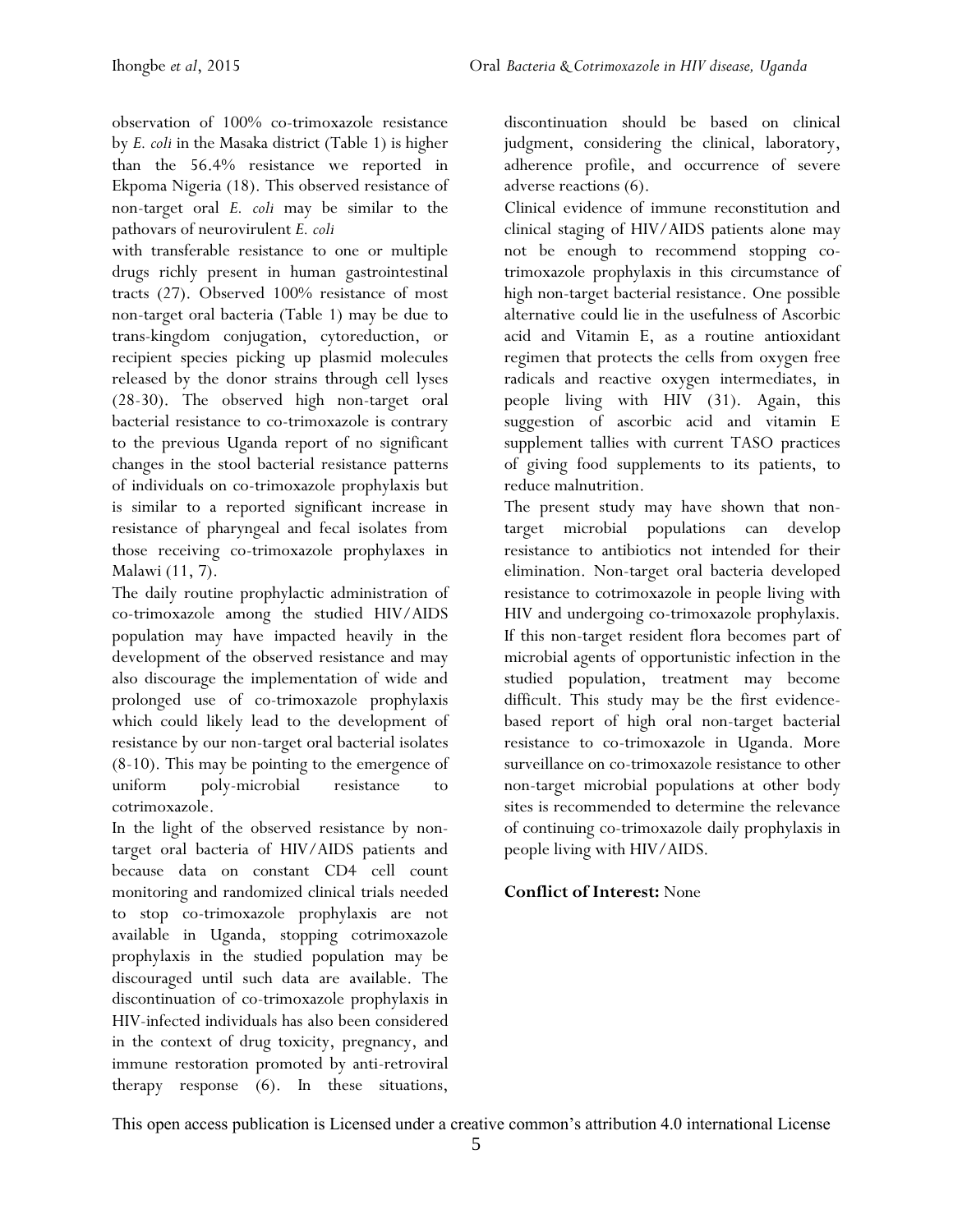| Organisms          | Number (%) Intra-district prevalence |          |          |                                                               | Organisms   | Cotrimoxazole (25µg) resistance |           |                            |               |                  |               |
|--------------------|--------------------------------------|----------|----------|---------------------------------------------------------------|-------------|---------------------------------|-----------|----------------------------|---------------|------------------|---------------|
|                    |                                      |          |          |                                                               |             | Masaka                          |           | Rukungiri Mbarara/Bushenyi |               |                  |               |
|                    |                                      |          |          |                                                               |             | No:                             | No.(%)    | No:                        | $No. (^{\%})$ | No               | No            |
|                    | <b>Mas.</b> $(n:148)$                |          |          | <b>Ruk.</b> (n:152) <b>Mba:B</b> (n:305) Total $\binom{0}{0}$ |             | Tested                          | Resist    | Tested                     | Resist        |                  | Tested Resist |
| S. mutans          | 45 $(30.4)$                          | 34(22.4) | 96(31.5) | 175(28.9)                                                     | S. mutans   | 45                              | 42(93.3)  | 96                         | 36(35.5)      | 34               | 34(100.0)     |
| S. pyogen          | 7(4.7)                               | 0(0.0)   | 17(5.6)  | 24(4.0)                                                       | S. pyogen   | 7                               | 5(71.4)   | 17                         | 6(64.7)       | $\overline{0}$   | 0(0.0)        |
| S. aureus          | 16(10.8)                             | 11(7.2)  | 35(11.5) | 62(10.2)                                                      | S. aureus   | 16                              | 16(100.0) | 35                         | 35 $(100.0)$  | 11               | 11(100.0)     |
| $N/h$ Strept       | 0(0.0)                               | 18(11.8) | 14(4.6)  | 32(5.3)                                                       | N/H Strept  | $\overline{0}$                  | 0(0.0)    | 14                         | 14(100.0)     | 18               | 18(100.0)     |
| P. aerugin         | 2(1.4)                               | 13(8.6)  | 0(0.0)   | 15(2.5)                                                       | P. aerugin  | $\overline{2}$                  | 1(50.0)   | $\theta$                   | 0(0.0)        | 13               | 13(100.0)     |
| K. pneumo          | 12(8.1)                              | 8(5.3)   | 13(4.3)  | 33(5.4)                                                       | K. pneumo   | 12                              | 9(75.50)  | 13                         | 11 $(84.6)$   | 83               | 83 (100.0)    |
| P. mirabilis       | 4(2.7)                               | 25(16.4) | 0(0.0)   | 29(4.8)                                                       | P mirabilis | 4                               | 2(50.0)   | $\overline{0}$             | 0(0.0)        | 25               | 25(100.0)     |
| E. coli            | 10(6.8)                              | 5(3.3)   | 19(6.2)  | 34(5.6)                                                       | E. coli     | 10                              | 10(100.0) | 19                         | 9(47.6)       | 5                | 5(100.0)      |
| <b>B.</b> subtilis | 4(2.7)                               | 2(1.3)   | 0.0(0.0) | 6(1.0)                                                        | B. subtilis | $\overline{4}$                  | 4(100.0)  | $\overline{0}$             | 0(0.0)        | $\overline{2}$   | 2(100.0)      |
| B. cerius          | 2(1.4)                               | 1(0.7)   | 00(0.0)  | 3(0.5)                                                        | B. cereus   | $\overline{2}$                  | 2(100.0)  | $\theta$                   | 0(0.0)        | 18               | 18(100.0)     |
| B. catar           | 14(9.5)                              | 9(5.9)   | 14(4.6)  | 37(6.1)                                                       | B. catar    | 14                              | 9(35.7)   | 14                         | 14(100.0)     | 9                | 2(77.8)       |
| Diphther           | 7(4.7)                               | 0(0.0)   | 0(0.0)   | 7(1.2)                                                        | Diphth      | 7                               | 2(28.6)   | $\overline{0}$             | 0(0.0)        | $\boldsymbol{0}$ | 0(0.0)        |

Table 1: Prevalence/resistance profile of bacteria associated with oral lesions of HIV/AIDS patients in S/W Uganda

*n :number= Total number sampled.=, Mas=Masaka, Ruk = Rukungiri, Mba.= Mbarara, Bush. = Bushenyi. Using RBD, there were significant difference (p<0.05) when the prevalence of different bacteria strains in the oral mucosa were compared within districts (a) and between districts (b). S. mutans=Streptococcus mutans, S. pyogen= Streptococcus pyogenes, S. aureus= Staphylococcus aureus, N/h Strept=Non-hemolytic Streptococcus, P. aerugin=Pseudomonas aeruginosa, P. mirabilis: Proteus mirabilis, K. pneumo=Klebssiella, E. coli=Escherichia coli, B. subtilis-Bacillus subsidies, B. cerius: Bacillus cereus, B. catar: Branhamella catarrhalis and Diphther*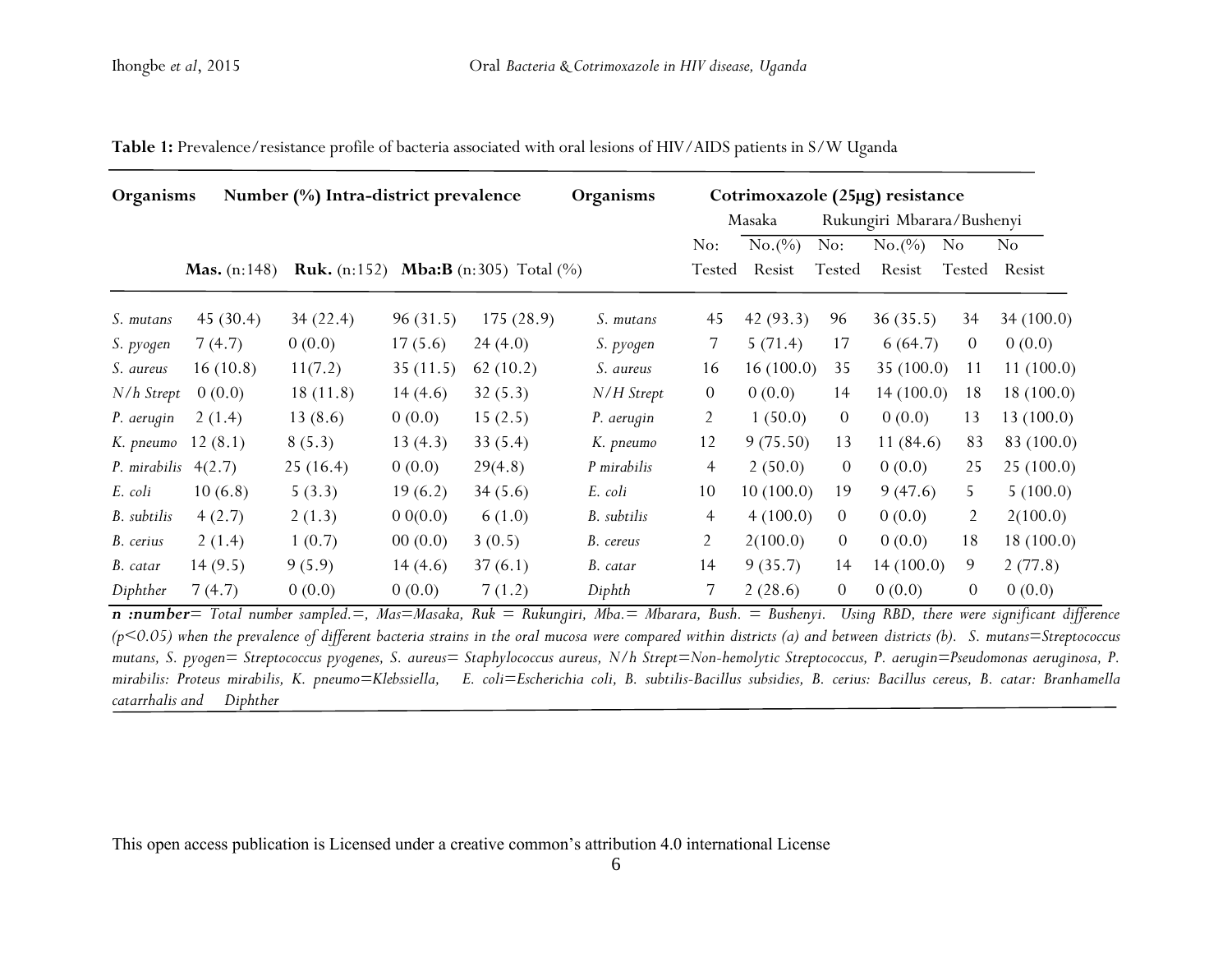#### Reference

- 1. Okodua MA, Nwobu GO, Tatfeng YM, Ongey JY and Agwu E. 2004. Incidence of HIV-related pulmonary TB in Edo State Nigeria. *Shiraz Elect Med Journal* 2004; 5 (1):
- 2. Okogun GRA, Agwu E, Imomon SM, Okam A. Sero-prevalence of Human Immunodeficiency Virus (HIV), and AIDS associated opportunistic infections in some parts of Northern Nigeria**.** *Emirates Med Journal* 2005; 23(1): 35-39
- 3. E, Ihongbe JC, Tirwomwe JF, Pazos, V Agwu Tirwomwe, M and Casadesus L. Appraisal of Oral Lesions status of HIV/AIDS Patients in South Western Uganda. *Brazilian Journal of Oral Sciences* 2008; 7 (26): 1591-1595
- 4. Agwu, E., Ihongbe, J.C., Okogun, G.R.A., Inyang, NJ. High incidence of co-infection with malaria and typhoid in febrile HIV Infected and AIDS patients in Ekpoma, Nigeria. *Brazilian Journal of Microbiology* 2009; 40:329-332
- 5. World Health Organization/UNAIDS. Provisional Secretariat recommendations on the use of cotrimoxazole prophylaxis in adults and children living with HIV/AIDS in Africa, Geneva: World Health Organization. 2000 Available at: [www.unaids.org/en/other/functionalities/S](http://www.unaids.org/en/other/functionalities/Search.asp) [earch.asp](http://www.unaids.org/en/other/functionalities/Search.asp)
- 6. World Health Organization. Guidelines on Co-trimoxazole prophylaxis, for HIV-related infections, among Children, Adolescents and Adults in Resource-limited settings. Recommendations for public health approach, WHO press, Geneva1-68, 2006
- 7. Mermin, J, Lule J and Ekwaru JP. Effect of cotrimoxazole prophylaxis on morbidity, mortality, CD4 cell count, and HIV viral load among persons with HIV in 'Uganda. *Lancet* 2004; 364:1428-1434
- 8. Abdel-Haq NW, Abuhammour B and Asmar R. Nasopharyngeal colonization with *S. pneumoniae* in children receiving

trimethoprim-sulfamethoxazole prophylaxis. *Pediatric Infectious Disease Journal* 1999; 18: 647–649

- 9. Agwu E, Agba MI, Nwobu GO, Ongey, Inyang, NJ, Imharebhor JA. Antimicrobialresistant profile of *S. pneumoniae* isolated from suspected tuberculosis patients in Ekpoma and its environs: *Shiraz Elect Med J* 2004; 5 (3):
- 10. Agwu E, Agba MI, Esumeh FI, Tatfeng YM, Ongey JY, Uzoaru SC et al. Susceptibility status of *S. pneumoniae* against streptomycin and rifampicin commonly used for pulmonary tuberculosis**.** *JABS* 2005; 3 (1&2): 33-36.
- 11. Zachariah R, Haries AD and Spielmann MP. Changes in *Escherichia coli* resistance to cotrimoxazole in tuberculosis patients and in relation to cotrimoxazole prophylaxis in Thyolo, Malawi. *Transactions of the Royal Society of Tropical Medicine & Hygiene* 2002; 96:202–204
- 12. EC-Clearinghouse. Oral problems related to HIV infection and WHO Collaborating Centre on oral manifestations of the human immunodeficiency virus. Classification and diagnostic criteria for oral lesions in HIV infection. *Journal of Oral Pathology and Medicine* 1993; 22: 289-291
- 13. Cheesbrough M. District laboratory practice for Tropical Countries, Part 2. Cambridge University press, UK. 2004
- 14. Agwu E, Ohihion AA, Agba MI, Okogun GRA, Okodua M, Tatfeng YM, et al. Incidence of *Streptococcus pneumoniae* Infections Among Patients Attending Tuberculosis Clinics in Ekpoma, Nigeria. *Shiraz Electronic Med Journal* 2006; 7 (1):
- 15. Barrow HI and Feltham RKI. Cowan and Steels manual for identification of medical bacteria. 3rd ed. Cambridge University Press, 1993.
- 16. Krieg NR, Brenner DJ and Staley JR. Bergey's Manual of Systematic Bacteriology. New York: Springer-Verlag-2005